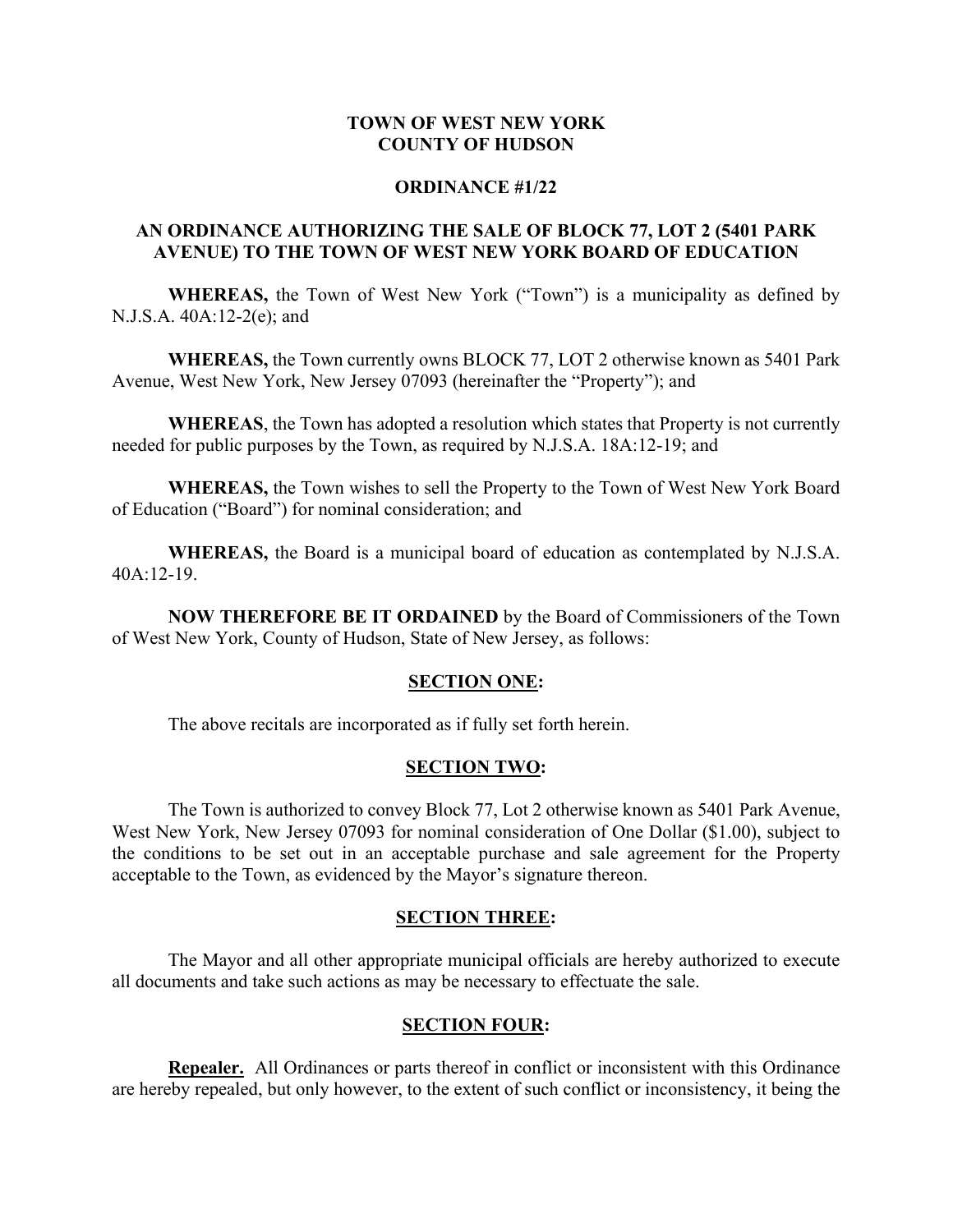legislative intent that all Ordinances or part of ordinances now existing or in effect unless the same being conflict or inconsistent with any provision of this Ordinance shall remain in effect.

# **SECTION FIVE:**

**Severability**. The provisions of this Ordinance are declared to be severable and if any section, subsection, sentence, clause or phrase thereof for any reason be held to be invalid or unconstitutional, such decision shall not affect the validity of the remaining sections, subsections, sentences, clauses and phrases of this Ordinance, but shall remaining in effect; it being the legislative intent that this Ordinance shall stand notwithstanding the invalidity of any part.

# **SECTION FIVE:**

In order to avoid accidental repeal of existing provisions, the Town Clerk and the Corporation Counsel are hereby authorized to change any chapter numbers, article numbers and/or section numbers in the event that the codification of this Ordinance reveals that there is a conflict between those numbers and the existing Code.

# **SECTION SIX:**

This Ordinance shall take effect upon passage and publication as required by law.

### **SUMMARY OF ORDINANCE**

This Ordinance provides authority for the Town to convey property located at Block 77, Lot 2 otherwise known as 5401 Park Avenue, West New York, New Jersey 07093 for nominal consideration subject to conditions to be set out in an acceptable purchase and sale agreement.

### **Introduced: January 12, 2022**

### **Adopted: February 9, 2022**

### **Statement**

The foregoing ordinance having been previously adopted for first reading and published was further considered by the Mayor and Board of Commissioners of the Town of West New York on **February 9, 2022** and at said date was duly and finally adopted after public hearing thereon.

Adelinny Plaza, RMC Town Clerk